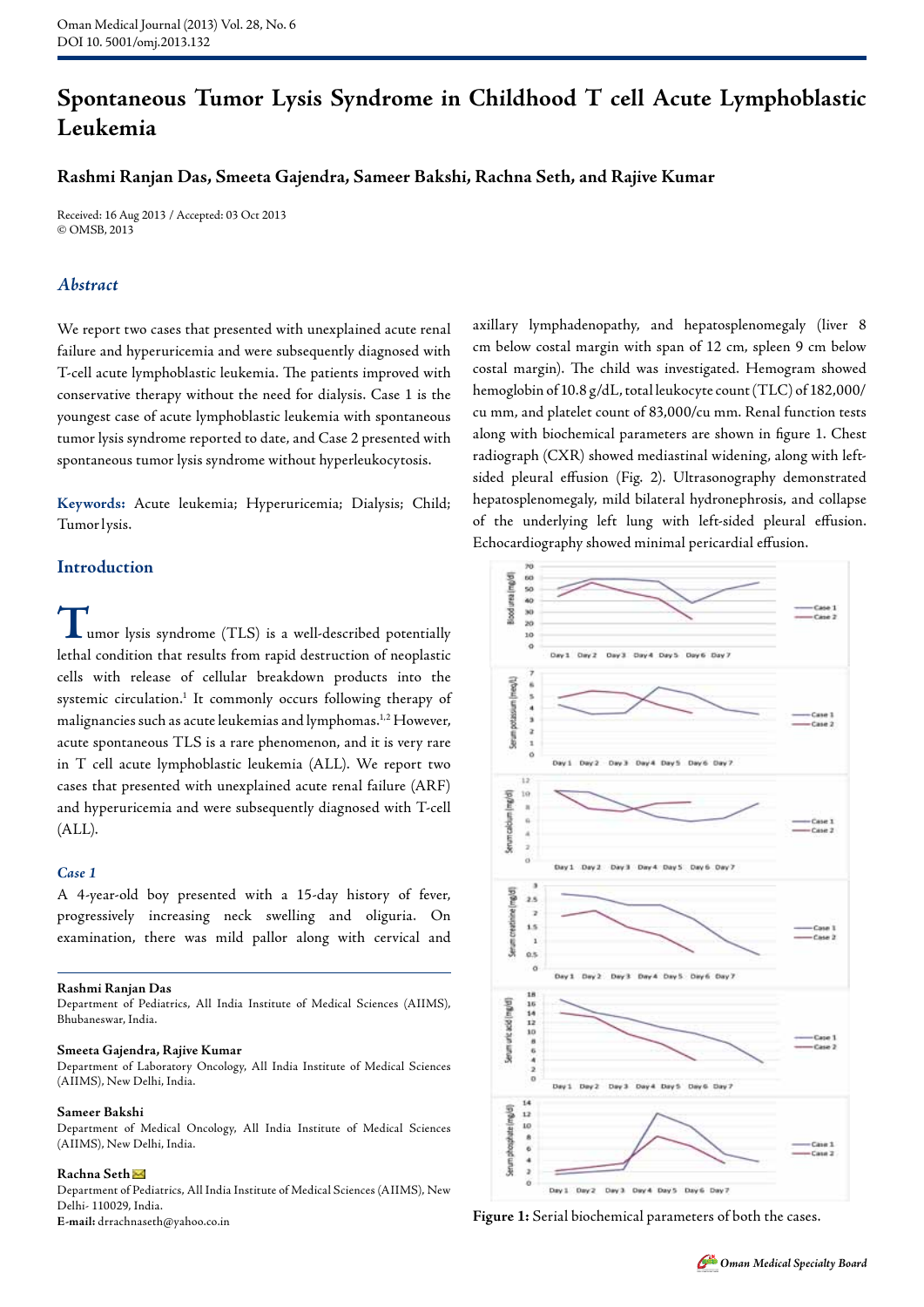

**Figure 2:** Chest radiograph showing mediastinal widening and left sided pleural effusion.

The child was started on intravenous fluid  $(3 \text{ litre/m}^2/\text{m}^2)$ day) with urinary alkalinization and allopurinol, considering the possibility of spontaneous TLS based on initial laboratory parameters (Fig. 1). Furosemide and mannitol were given when required. Oliguria (urine output: 0.5 - 1 mL/kg/hr) was relative and intermittent during the initial 72 hrs of admission. There was mild facial puffiness but no other signs of fluid overload. Hemodialysis was planned in case the child would develop electrolyte abnormality, fluid overload or uremia. Gradually, the urine output improved and the uric acid level began to decrease. At this point, the child developed other biochemical features of TLS such as hyperkalemia and hyperphosphatemia. The fluid therapy was further escaled to 3.5 litre/ $m^2$ /day and the child was observed for features of fluid overload. Gradually, the TLS settled. Peripheral blood smear and bone marrow at this time revealed 78% blasts. Bone marrow aspirate showed near total replacement by blasts. On immunophenotyping, blasts were negative for CD34, cMPO, cCD79a, and positive for CD45, cCD3, CD5, CD8, CD2, and CD7, consistent with T cell ALL. The child was started on chemotherapy after day 7 of hospitalization and is currently in remission.

#### *Case 2*

A 12-year-old male child presented with one-month history of fever, cough, abdominal pain, and three-day history of oliguria. On examination, there was mild pallor along with cervical and axillary lymphadenopathy, and hepatomegaly (liver 4 cm below costal margin with span of 10 cm). Six months back, he was treated with anti-tubercular drugs as CXR was showing mediastinal widening and computed tomography scan was showing mediastinal lymphadenopathy. Hemogram showed hemoglobin of 10 g/dL, total leukocyte count (TLC) of 96,400/ cu mm, and platelet count of 16,000/cu mm. Renal function tests along with biochemical parameters are shown in Fig. 1. Repeat CXR was showing mediastinal widening as above. Ultrasonography demonstrated hepatomegaly with altered echotexture, abdominal lymphadenopathy, and normal kidney size with poor corticomedullary differentiation. Keeping the possibility of spontaneous TLS, the child was managed similarly as the previous case. Peripheral blood smear revealed 30% blasts of lymphoid morphology. Bone marrow showed infiltration by 90% blasts. On immunophenotyping, blasts were negative for CD34, cMPO, cCD79a and positive for CD45, cCD3, CD5, CD7, CD8 and CD1a, consistent with T cell ALL. He received chemotherapy, and is currently in remission.

## **Discussion**

Acute TLS is an oncologic emergency that can cause electrolyte disturbances, metabolic acidosis, ARF and in fulminant cases, seizure, arrhythmia, and death. It is usually observed after initiation of cytotoxic chemotherapy, and the risk factors for its development include tumor type, tumor burden, renal function, baseline uric acid level, and rapid cytoreduction therapy.<sup>3</sup> The initiation of chemotherapy results in rapid release of intracellular ions (phosphorus and potassium), metabolic products of proteins, and nucleic acids into the bloodstream.<sup>4</sup> Hyperuricemia results from the catabolism of nucleic acids by the action of xanthine oxidase.5 Hypocalcemia occurs as a result of hyperphosphatemia and renal deposition of calcium phosphate crystals.<sup>6</sup> Deposition of uric acid, xanthine, and calcium phosphate crystals in the renal tubules can result in ARF, especially when there is reduced renal perfusion or an acidic urine pH. The important distinction between spontaneous TLS and post-chemotherapy TLS is that, the former is not associated with hyperphosphatemia but with hyperuricemia leading to ARF. One suggestion for this results from the fact that high cell turnover rate leads to high uric acid levels through nucleobase turnover, but the tumor reuses the released phosphate for growth of new tumor cells. In post-chemotherapy TLS, tumor cells are destroyed and no new tumor cells are synthesized.

Case 1 is the youngest case of spontaneous TLS reported for ALL. Sharma et al. described a 20-year-old patient with ALL and spontaneous TLS, managed with intravenous fluids, platelet concentrates, allopurinol and heparin free hemodialysis on alternate days till renal functions recovered.7 Akoz et al. reported a 17-year-old patient with T-cell ALL having spontaneous TLS and pericardial involvement. She was in non-oliguric ARF with extreme hyperuricemia, but responded to intravenous hydration and allopurinol.8 Chen and Chuang, reported a 14-year-old male with precursor B-cell ALL and spontaneous TLS, managed supportively with allopurinol and rasburicase as the patient presented with transient non-oliguric ARF. After supportive therapy, the ALL went into remission spontaneously. One month later, his ALL recurred, without tumor lysis syndrome, and he achieved a second remission with conventional chemotherapy.<sup>9</sup>

Careful monitoring of fluid intake and output, electrolyte management and management of hypertension are the cornerstone of management of renal dysfunction associated with acute TLS. Secondary management of hyperuricemia, hyperphosphatemia